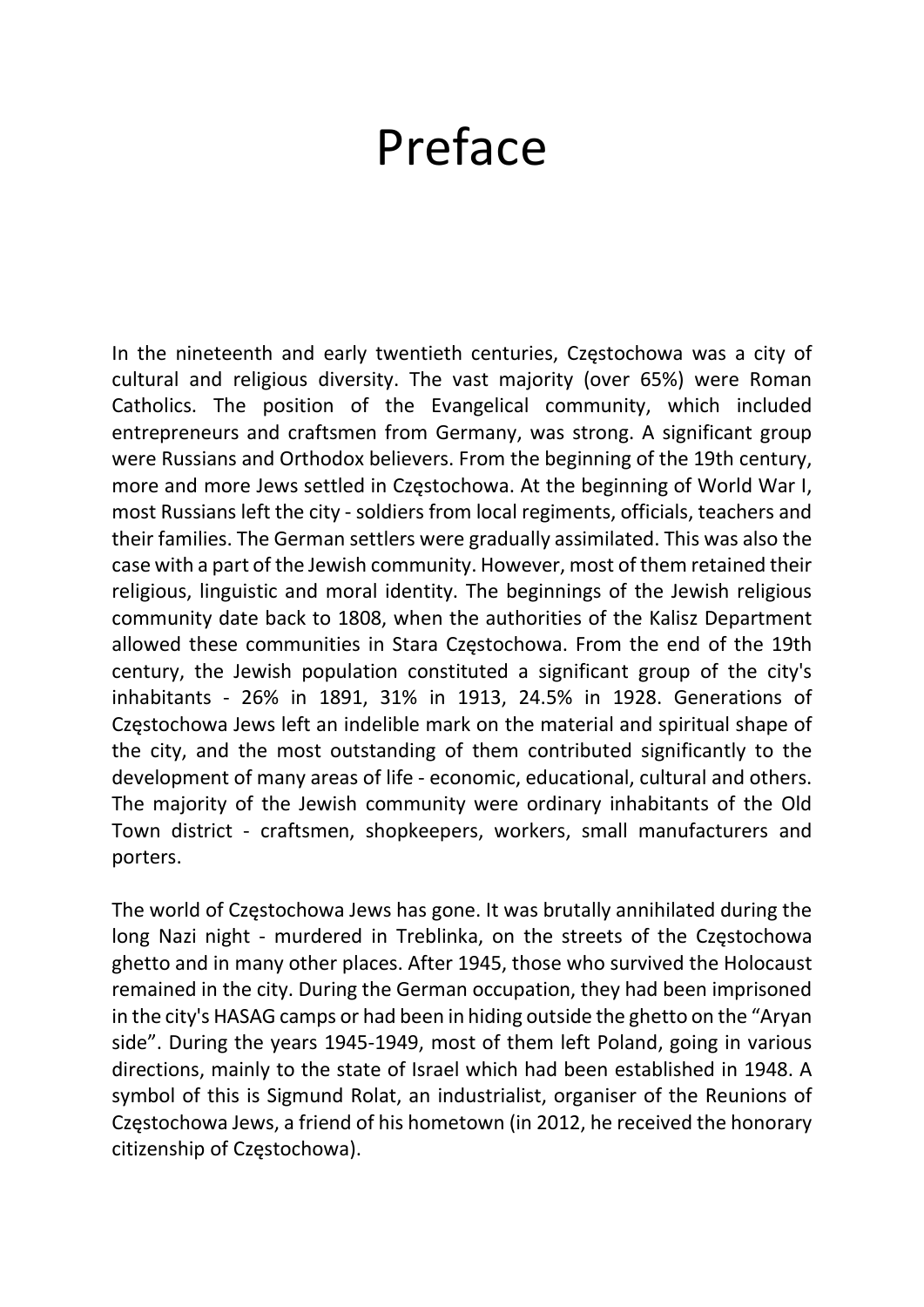In the city, there are traces of the activity of thousands of people - school buildings, tenement houses, a hospital, the new mikvah building and, finally, a cemetery, which is one of the largest surviving Jewish cemeteries in Poland. Today (in 2009), a monument has been erected on the site where the Germans carried out deportations to the death camp in Treblinka. Commemorative plaques have also been placed on the buildings and on premises of institutions (including on the site of the former HASAG Pelcery camp and the Częstochowa Philharmonic, which was erected on the ruins of the New Synagogue), symbolic tombstones have been erected - monuments in the Jewish cemetery. In 2016, a permanent exhibition, The Jews of Częstochowa, was opened at ulica Katedralna 8. It is now one of the exhibitions presented by the Częstochowa Museum.

This dictionary contains nearly 600 biographies of people, who were associated with Częstochowa in the nineteenth, twentieth and early twenty-first centuries. The term "inhabitants of Częstochowa" refers to people who were born here and who permanently resided here. But is also refers to those who were connected with the city for a very short period, even for several years. The determining factor was their professional and creative activity or their communal service. Some of those featured in this publication were born here, but left at a young age, and their activity distinguished them in other places within the country and abroad.

Included are the profiles of people who were significant in the history of the city and the country. Within the pages of this book are the names of people who were active in economic, political, local government, social and religious life, as well as in science, education, health care, the law, sport, culture and art.

This book is the result of many years of research by many people - archival, bibliographic and press inquiries, as well as efforts to obtain information from families. In the work, necrologies were widely used in the form of providing brief information about the death, as well as broader memories describing the activities of a given person. A great deal of information was obtained from grave headstone inscriptions. An enormous amount of material was used from Wiesław Paszkowski's book Cmentarz żydowski w Częstochowie. Przewodnik (Częstochowa 2012).

From the end of the 1990s, the writer of these words created a biographical file of Częstochowa Jews. In 2006, following the establishment of the Ośrodka Dokumentacji Dziejów Częstochowy (ODDC) at the Częstochowa Museum, this